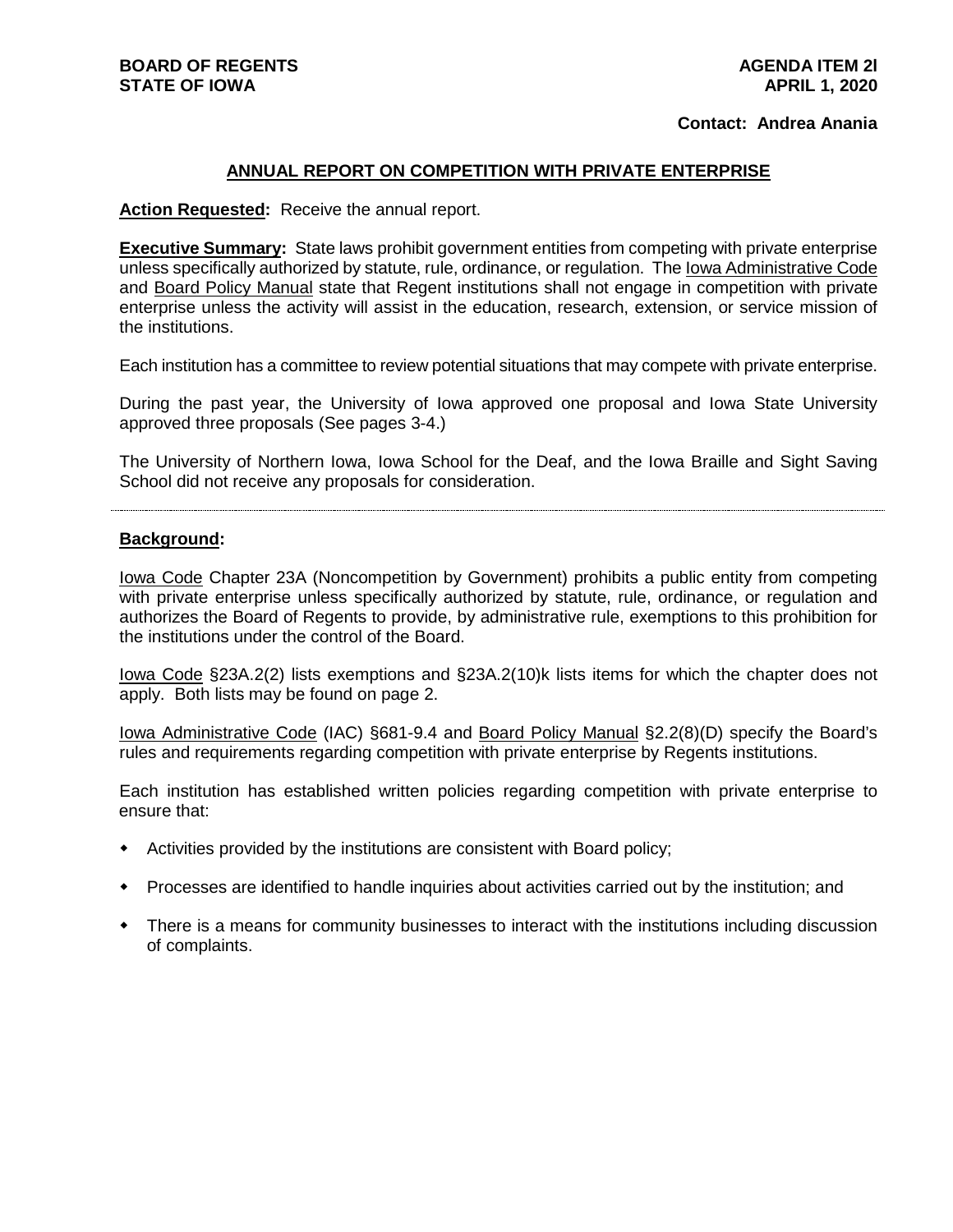# **Exemptions from Competition with Private Enterprise**

| <b>Iowa Code</b><br>§23A.2(2)   | The state Board of Regents or a school corporation may, by rule, provide for<br>exemption from the application of this chapter for any of the following:                  |                                                                                                                                                                                    |
|---------------------------------|---------------------------------------------------------------------------------------------------------------------------------------------------------------------------|------------------------------------------------------------------------------------------------------------------------------------------------------------------------------------|
|                                 | a.                                                                                                                                                                        | Goods and services that are directly and reasonably related to the educational<br>mission of an institution or school.                                                             |
|                                 | b.                                                                                                                                                                        | Goods and services offered only to students, employees, or guests of the<br>institution or school and which cannot be provided by private enterprise at the<br>same or lower cost. |
|                                 | C.                                                                                                                                                                        | Use of vehicles owned by the institution or school for charter trips offered to<br>the public, or to full, part-time, or temporary students.                                       |
|                                 | d.                                                                                                                                                                        | Durable medical equipment or devices sold or leased for use off premises of<br>an institution, school, or University of Iowa Hospitals or Clinics.                                 |
|                                 | е.                                                                                                                                                                        | Goods or services which are not otherwise available in the quantity or quality<br>required by the institution or school.                                                           |
|                                 | f.                                                                                                                                                                        | Telecommunications other than radio or television stations.                                                                                                                        |
|                                 | g.                                                                                                                                                                        | Sponsoring or providing facilities for fitness and recreation.                                                                                                                     |
|                                 | h.                                                                                                                                                                        | Food service and sales.                                                                                                                                                            |
|                                 | i.                                                                                                                                                                        | Sale of books, records, tapes, software, educational equipment, and supplies.                                                                                                      |
| <b>Iowa Code</b><br>§23A.2(10)k | This chapter does not apply to the following on-campus activities of an institution<br>or school under the control of the state Board of Regents or a school corporation: |                                                                                                                                                                                    |
|                                 | (1)                                                                                                                                                                       | Residence halls.                                                                                                                                                                   |
|                                 | (2)                                                                                                                                                                       | Student transportation, except as specifically listed in §23A.2(2)(c).                                                                                                             |
|                                 | (3)                                                                                                                                                                       | Overnight accommodations for participants in programs of the institution or<br>school, visitors to the institution or school, parents, and alumni.                                 |
|                                 | (4)                                                                                                                                                                       | Sponsoring or providing facilities for cultural and athletic events.                                                                                                               |
|                                 | (5)                                                                                                                                                                       | Items displaying the emblem, mascot, or logo of the institution or school, or<br>that otherwise promote the identity of the institution or school and its<br>programs.             |
|                                 |                                                                                                                                                                           | (6) Souvenirs and programs relating to events sponsored by or at the institution<br>or school.                                                                                     |
|                                 | (7)                                                                                                                                                                       | Radio and television stations.                                                                                                                                                     |
|                                 | (8)                                                                                                                                                                       | Services to patients and visitors at the University of Iowa Hospitals and<br>Clinics, except as specifically listed in §23A.2(2)(d).                                               |
|                                 | (9)                                                                                                                                                                       | Goods, products, or professional services which are produced, created, or<br>sold incidental to the schools' teaching, research, and extension missions.                           |
|                                 |                                                                                                                                                                           | (10) Services to the public at the Iowa State University College of Veterinary<br>Medicine.                                                                                        |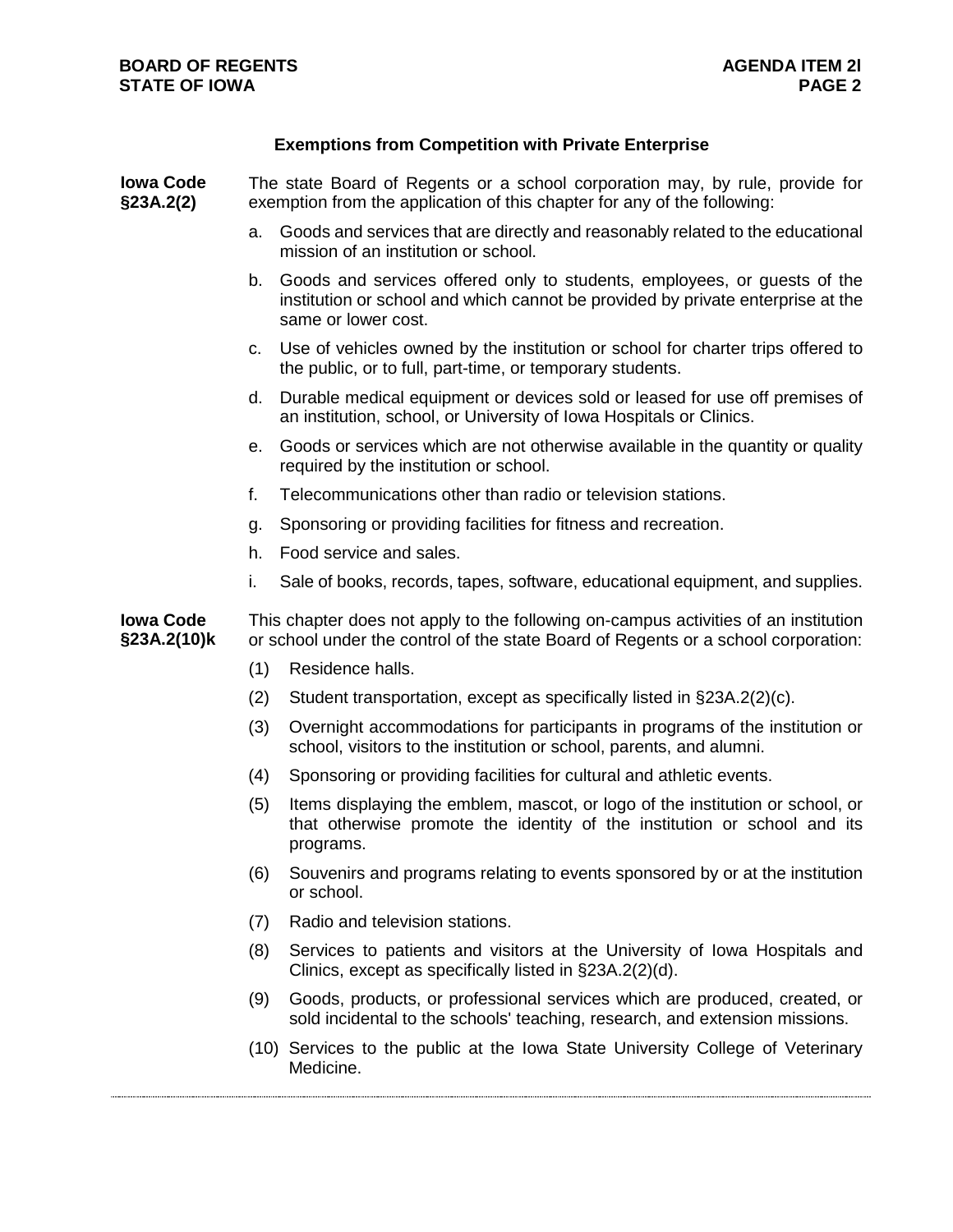# **Analysis:**

## **UNIVERSITY OF IOWA**

## Department of Health and Human Physiology - Community Outreach Lab

SUI's Department of Health and Human Physiology (HHP) submitted a proposal to offer fee-forservice health testing through the Community Outreach Lab (COL). COL is housed in the Field House on SUI's campus.

As background, participants would sit in the Bod Pod, a large egg-shaped pod in COL that measures body composition in under a minute. The Bod Pod uses air displacement to estimate the ratio of fatty mass to lean mass. The subject would wear compression clothing and sit inside the Bod Pod for 2 to 3, 50-second testing periods. The Bod Pod has been demonstrated as a highly accurate measure of body composition and is far superior to the common but unreliable skinfold calipers.

Initially, HPP intends to only provide body composition testing primarily for the campus community and potentially patients being treated at UIHC. The testing would be conducted by facultysupervised students who earn academic credit. Currently, there are approximately 450 students in the exercise science program eligible to register for this practicum/internship.

The desire to offer this service is to give students experience in a client setting and to meet a demand from personal trainers and coaches on campus who encourage clients to obtain a body composition test, but who have limited options to pursue one. Offering this service will further the educational mission of the University by providing students an experiential learning opportunity that they do not have access to elsewhere.

This service, arguably a support service for fitness, would also meet a demand for the campus and the community that is not otherwise available. While an individual can have body composition testing performed at gyms and other locations in the community, there are no local providers of this particular specialized safe and highly accurate type of service or this particular type of testing method. The intent is that the majority of clients will be SUI students, faculty, and staff, but the service will also be available to the community.

The Committee on Competition with Private Enterprise and Community Concerns recommended moving forward with the understanding that, should HHP wish to add additional fee-for-service health testing services, they were to contact the Committee to discuss potential competition with private enterprise concerns. Senior Vice President Rod Lehnertz concurred with the Committee's recommendation.